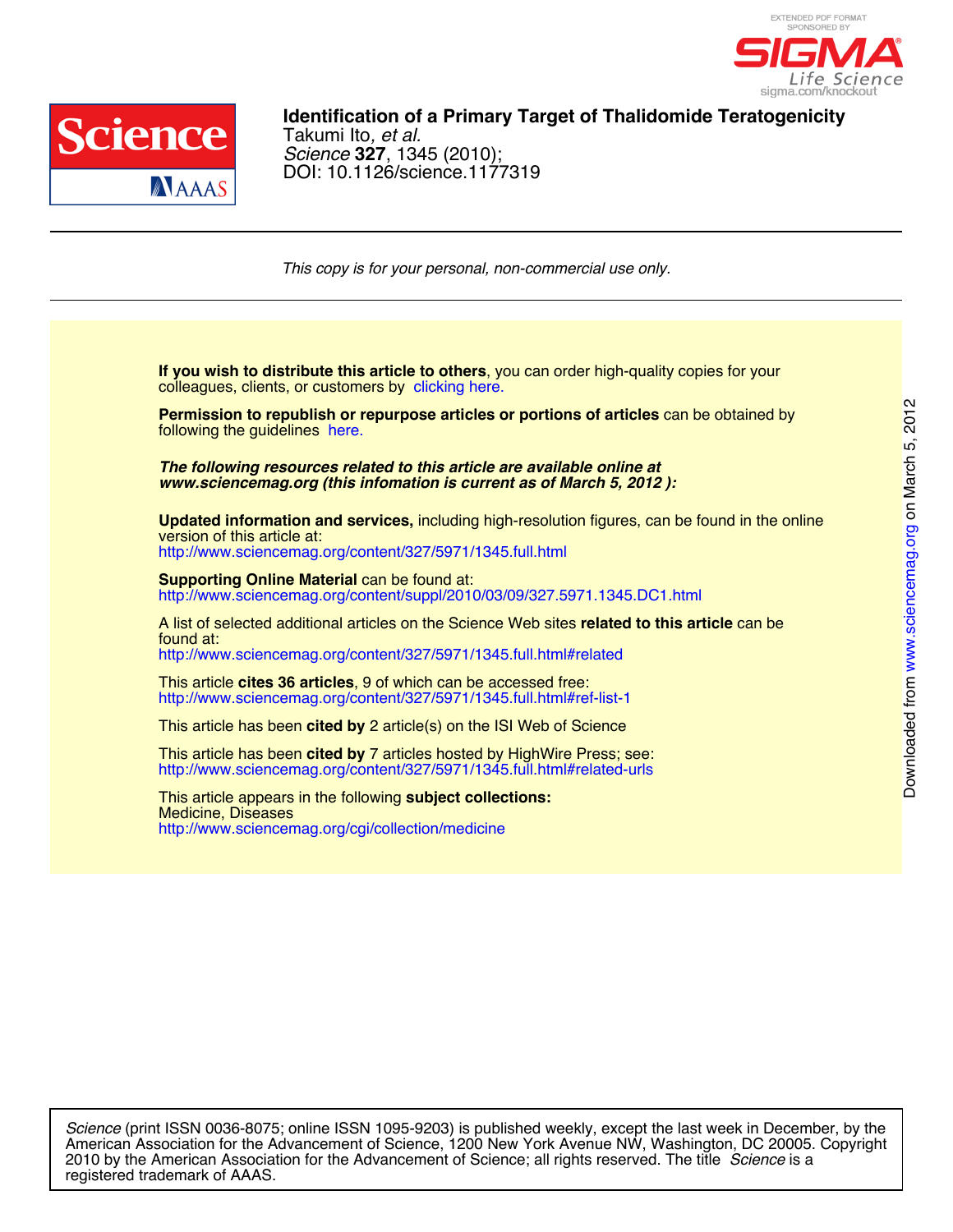# RESEARCH ARTICLE

## Identification of a Primary Target of Thalidomide Teratogenicity

Takumi Ito, $^{1_\star}$  Hideki Ando, $^{2_\star}$  Takayuki Suzuki, $^{3,4}$  Toshihiko Ogura, $^3$  Kentaro Hotta, $^2$ Yoshimasa Imamura,<sup>5</sup> Yuki Yamaguchi,<sup>2</sup> Hiroshi Handa<sup>1,2</sup>†

Half a century ago, thalidomide was widely prescribed to pregnant women as a sedative but was found to be teratogenic, causing multiple birth defects. Today, thalidomide is still used in the treatment of leprosy and multiple myeloma, although how it causes limb malformation and other developmental defects is unknown. Here, we identified cereblon (CRBN) as a thalidomide-binding protein. CRBN forms an E3 ubiquitin ligase complex with damaged DNA binding protein 1 (DDB1) and Cul4A that is important for limb outgrowth and expression of the fibroblast growth factor Fgf8 in zebrafish and chicks. Thalidomide initiates its teratogenic effects by binding to CRBN and inhibiting the associated ubiquitin ligase activity. This study reveals a basis for thalidomide teratogenicity and may contribute to the development of new thalidomide derivatives without teratogenic activity.

Using the late 1950s and early 1960s,<br>thalidomide was sold as a sedative in<br>over 40 countries and was often prethalidomide was sold as a sedative in over 40 countries and was often prescribed to pregnant women as a treatment for morning sickness. Before its teratogenic activity came to light and its use was discontinued,  $\sim$ 10,000 affected children were born from women taking thalidomide during pregnancy  $(1-3)$ . Use of thalidomide during weeks 3 to 8 of gestation causes multiple birth defects such as limb, ear, cardiac, and gastrointestinal malformations  $(1-3)$ . The limb malformations, known as phocomelia and amelia, are characterized, respectively, by severe shortening or complete absence of legs and/or arms, whereas the ear malformations lead to anotia, microtia, and hearing loss. Despite considerable effort, little is known about how these developmental defects are caused. Previous studies have suggested thalidomide-induced oxidative stress and its antiangiogenic action as a possible cause of teratogenicity (4, 5). However, several important questions remain unanswered, such as what are direct targets of thalidomide and how the target molecules mediate its teratogenic effects.

Recently, thalidomide use has increased for the treatment of multiple myeloma and erythema nodosum leprosum, a painful complication of leprosy  $(2, 3, 6, 7)$ . Owing to its teratogenicity, however, thalidomide is used under strict control  $(8)$ , and removal of its side ef-

\*These authors contributed equally to this work. †To whom correspondence should be addressed. E-mail: handa.h.aa@m.titech.ac.jp

fects is desirable for wider applications of this potentially useful drug. It is important to elucidate the molecular mechanism of thalidomide teratogenicity, especially to identify its molecular target(s), because such knowledge might allow rapid screening for potentially useful related compounds devoid of teratogenic activity. In this regard, we have been developing high-performance affinity beads that allow single-step affinity purification of drug target proteins from crude cell extracts (9). Here we show that cereblon (CRBN), a protein encoded by a candidate gene for mild mental retardation, is a primary target of thalidomide teratogenicity.

Fig. 1. Thalidomide binds to CRBN and DDB1. (A) Thalidomide (Thal)-binding proteins were purified from HeLa cell extracts by using thalidomide-immobilized  $(+)$  or control  $(-)$  beads. Where indicated, bound proteins were eluted with free thalidomide. As indicated, 0.3 mM thalidomide was added to extracts before incubation with the beads. Eluted proteins were analyzed by silver staining (top) or immunoblotting (IB) (bottom). Asterisk indicates nonspecific signal. (B) Purified recombinant CRBN-FLAG and DDB1-V5-His were, respectively, incubated



To purify thalidomide-binding proteins, we performed affinity purification using ferriteglycidyl methacrylate (FG) beads (9). The carboxylic thalidomide derivative FR259625 was covalently conjugated to the beads (fig. S1) and incubated with human HeLa cell extracts (10). After extensive washing, bound proteins were eluted with free thalidomide, and the eluate fractions were subjected to SDS gel electrophoresis and silver staining. Two polypeptides were specifically eluted (Fig. 1A, lane 3). When free thalidomide was added to extracts before incubation with the beads, the yields of these proteins were reduced (Fig. 1A, lane 4), which suggested that these proteins specifically interact with thalidomide. The 127- and 55-kD proteins were therefore subjected to proteolytic digestion and tandem mass spectrometry and were identified as CRBN and damaged DNA binding protein 1 (DDB1), respectively (table S1). Identities of these proteins were confirmed by immunoblotting (Fig. 1A). CRBN and DDB1 were isolated similarly as thalidomidebinding proteins from various cell types (fig. S2). To determine whether this interaction is direct, we used purified recombinant proteins. FLAG-tagged CRBN, but not V5 (GKPIPNPLLGLDST) (11) epitope- and histidine (His)–tagged DDB1, bound to thalidomide beads (Fig. 1B). We therefore asked whether DDB1 binds to thalidomide beads through its interaction with CRBN. As expected, DDB1 was coprecipitated with FLAG- and hemagglutinin (HA) epitope–tagged (FH-) CRBN (Fig. 1C) and was not affinitypurified from CRBN-depleted 293T cells (fig.



with thalidomide beads. Input materials used for affinity purification (AP) and bound materials were immunoblotted. (C) FH-CRBN was

immunoprecipitated (IP) from 293T cells stably expressing FH-CRBN or from control cells, followed by SDS gel electrophoresis and silver staining.

<sup>&</sup>lt;sup>1</sup>Integrated Research Institute, Tokyo Institute of Technology, Yokohama 226-8503, Japan. <sup>2</sup>Graduate School of Bioscience and Biotechnology, Tokyo Institute of Technology, Yokohama 226-8501, Japan. <sup>3</sup>Institute of Development, Aging and Cancer, Tohoku University, Sendai 980-8575, Japan. <sup>4</sup>Precursory Research for Embryonic Science and Technology, Japan Science and Technology Agency (JST), Saitama 332 o<br>0012, Japan. <sup>5</sup>Drug Discovery Research, Astellas Pharma Inc., Ibaraki 305-8585, Japan.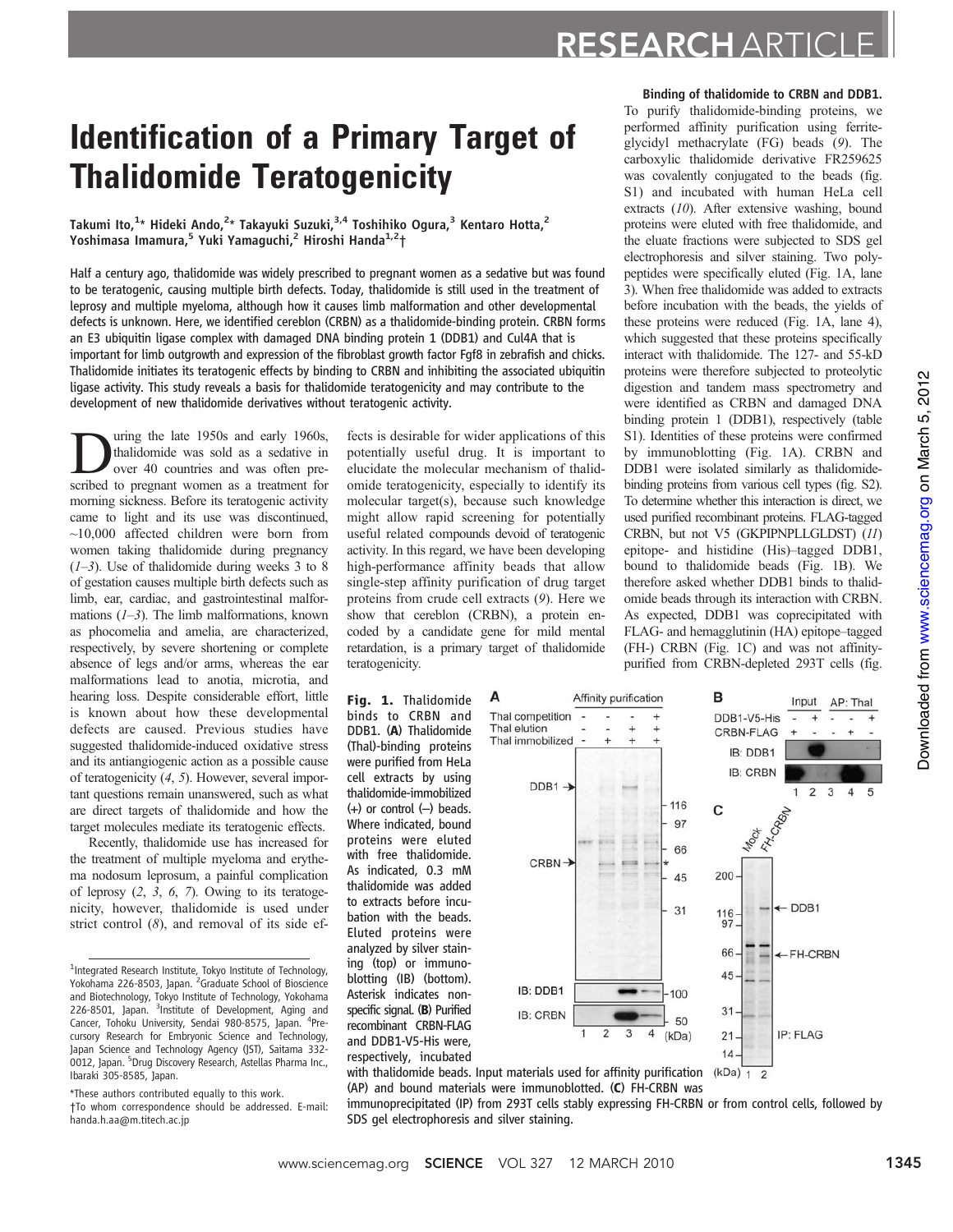

Fig. 2. CRBN forms an E3 complex with DDB1 and Cul4A. (A) FH-CRBN and DDB1-V5-His were coexpressed in HeLa cells and immunostained. DAPI, 4′,6′-diamidino-2-phenylindole. (B) CRBN-containing complexes were immunoprecipitated (IP) from 293T cells stably expressing FH-CRBN or from control cells (mock) by using FLAG-specific antibody. Lysates (input) and immunoprecipitates were immunoblotted (IB). (C) 293T cells were cotransfected with the indicated amounts of FH-CRBN and DDB2 expression vectors. Lysates and FLAG-specific immunoprecipitates were immunoblotted. (D) 293T cells stably expressing FH-CRBN were transfected with Cul4A or control siRNA and treated with vehicle or MG132. FH-CRBN was immunoprecipitated under stringent conditions and immunoblotted. (E) 293T cells stably expressing wild-type FH-CRBN or  $\Delta$ Mid were incubated with vehicle or MG132 and processed as in (D).



S3A), which led us to conclude that thalidomide interacts directly with CRBN and indirectly with DDB1 through its interaction with CRBN. The equilibrium dissociation constant of the CRBNthalidomide interaction was calculated to be 8.5 nM (10). Moreover, CRBN did not bind to phthalimide, a nonteratogenic analog of thalidomide (12), which substantiated the high affinity and specificity of the CRBN-thalidomide interaction (fig. S3B).

Formation of an E3 complex by CRBN, DDB1, and Cul4A. Human CRBN was originally identified as a candidate gene for autosomal recessive mild mental retardation and encodes a 442–amino acid protein that is highly conserved from plants to humans (13). Although CRBN was reported to interact with DDB1 in a recent proteomic analysis (14), the functional relevance of this interaction remains unclear. Consistent with the apparently stoichiometric interaction of CRBN and DDB1 (Fig. 1C), these proteins are colocalized mainly in the nucleus, but also in the cytoplasm (Fig. 2A). DDB1 is a component of E3 ubiquitin ligase complexes containing Cullin 4 (Cul4A or Cul4B), regulator of cullins 1 (Roc1), and a substrate receptor (15, 16). In principle, the function of E3 ubiquitin ligases is to direct the polyubiquitination of substrate proteins by a specifically interacting ubiquitinconjugating enzyme (E2) (17, 18). Cul4 is thought to play a scaffold function, whereas Roc1 has a RING finger domain that associates with the E2 ubiquitin-conjugating enzyme. Substrate receptors, such as DDB2, CSA, and

CDT2, directly bind to specific substrates and mediate their ubiquitination (15, 19, 20). We examined whether CRBN interacts with other components of the E3 complex and found that Cul4A and Roc1 were indeed coprecipitated with FH-CRBN (Fig. 2B). If CRBN functions as a substrate receptor of a Cul4-DDB1 E3 complex, it would be expected to compete for binding to DDB1 with other substrate receptor subunits, such as DDB2. Consistent with this, the amount of DDB1 coprecipitated with FH-CRBN was reduced in the presence of increasing amounts of coexpressed DDB2 (Fig. 2C). Although thalidomide can induce oxidative DNA damage (4), CRBN is likely to function independently of the DDB2-mediated DNA damage response pathway [see supporting online material (SOM) text].

We then examined whether the CRBN complex actually has E3 ubiquitin ligase activity. Because substrate receptors and Cul4 are known to undergo autoubiquitination in vitro in the absence of their specific substrates (15, 16), in vitro ubiquitination assays were performed using purified protein components. Indeed, intrinsic ubiquitination activity was observed in the presence of the CRBN complex (fig. S4). We then examined whether CRBN is autoubiquitinated in cells. For this, CRBN was affinity-purified from 293T cells expressing FH-CRBN in the presence or absence of the proteasome inhibitor MG132. Autoubiquitination of FH-CRBN was detected in the presence of MG132, and its ubiquitination was abrogated by small interfering RNA (siRNA)–mediated depletion (knockdown) of

Cul4A (Fig. 2D, fig. S5A, and table S2). Knockdown of DDB1 led to a substantial reduction of the CRBN protein level (fig. S5B), and it was not possible to determine the effect of DDB1 knockdown on CRBN ubiquitination. Nevertheless, this finding suggests that DDB1 and CRBN are functionally linked.

To further investigate the role of DDB1 in CRBN function, we obtained a CRBN mutant deficient in DDB1 binding. Mutational analysis revealed that deletion of amino acids 187 to 260 of CRBN  $(\Delta \text{Mid})$  abolishes its interaction with DDB1 (fig. S6).  $\Delta$ Mid was therefore stably expressed in 293T cells and examined for its ubiquitination after MG132 treatment. Ubiquitination of  $\Delta$ Mid was reduced compared with wild-type CRBN (Fig. 2E). Collectively, these findings suggest that CRBN is a subunit of a functional E3 ubiquitin ligase complex and undergoes autoubiquitination in a Cul4A- and DDB1-dependent manner.

Inhibition of CRBN function by thalidomide. To investigate the structural basis of the CRBNthalidomide interaction and its functional significance, we wished to obtain a CRBN point mutant that does not bind to thalidomide but is assembled into a functional E3 complex. Using a series of deletion mutants, we mapped its thalidomidebinding region to the C-terminal 104 amino acids, which corresponds to the most highly conserved region of the protein (figs. S7 and S8). Assuming that evolutionarily conserved residues may be important for thalidomide binding, we constructed a series of point mutants, and two point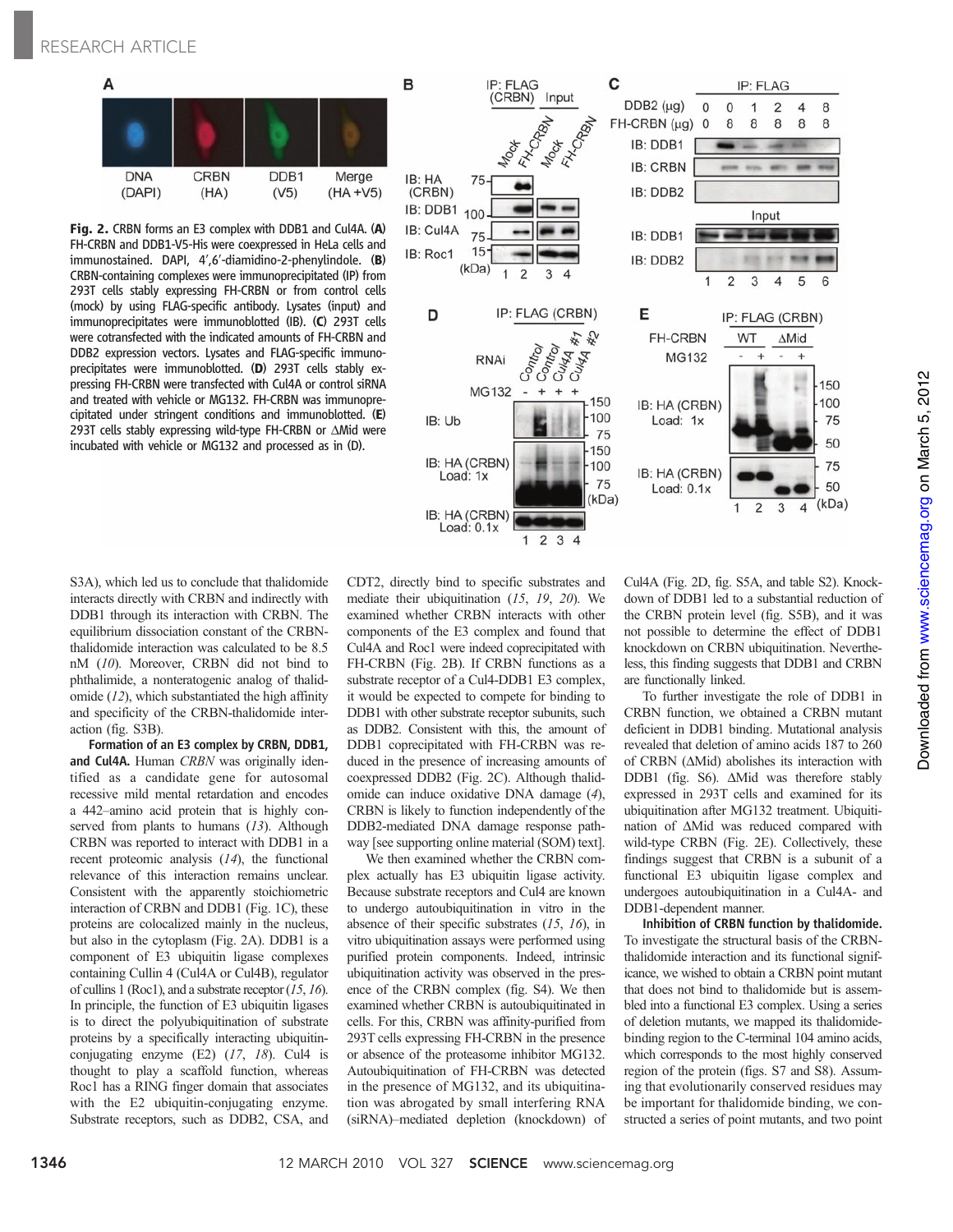

from 293T cells overexpressing FH-CRBN or one of its mutants were incubated with thalidomide-immobilized beads, and lysates (input) and affinity-purified (AP) materials were immunoblotted (IB). (B) 293T cells stably expressing FH-CRBN<sup>YW/AA</sup> were subjected to FLAG-specific antibody

mutants, Y384A and W386A, were found to be defective for thalidomide binding (Fig. 3A) (11). Moreover, the double point mutant Y384A/ W386A (CRBN<sup>YW/AA</sup>) had extremely low thalidomide-binding activity. We then asked whether CRBN<sup>YW/AA</sup> is functionally active in cells. The subcellular localization of the mutant was indistinguishable from wild-type CRBN (fig. S7C). Moreover, CRBNYW/AA was coprecipitated with DDB1, Cul4A, and Roc1 (Fig. 3B) and was autoubiquitinated after MG132 treatment (Fig. 3C), which demonstrated that CRBNYW/AA is assembled into a complete E3 ubiquitin ligase complex.

We examined possible effects of thalidomide on ubiquitination by treating 293T cells stably expressing FH-CRBN or FH-CRBN<sup>YW/AA</sup> with MG132 and thalidomide at similar or higher concentrations relative to the therapeutic doses used in humans (21). Autoubiquitination of wild-type CRBN was inhibited by thalidomide in a concentration-dependent manner, whereas autoubiquitination of CRBNYW/AA was not affected by thalidomide even at the highest concentration used (Fig. 3D). Together, these results suggest that thalidomide inhibits E3 function of the CRBN-containing complex by directly binding to CRBN.

CRBN as an in vivo target of thalidomide. Next, we investigated a possible role of CRBN in thalidomide teratogenicity in animal models. Thalidomide is teratogenic in rabbits and chicks, but not in mice and rats  $(1-3)$ . We first used zebrafish as a model system because (i) the rapid progress of development of zebrafish can be monitored in real time because of the transparency of the embryo, (ii) knockdown of genes of interest can be carried out easily (22), and (iii) zebrafish are suitable for pharmacotoxicological studies (23). Given that thalidomide was recently shown to inhibit angiogenesis in zebrafish embryos (24), we reasoned that zebrafish might be susceptible to other activities of thalidomide.

To examine the effects of thalidomide on zebrafish development, we transferred dechorioFig. 4. Thalidomide treatment or downregulation of the CRBN complex causes similar developmental defects in zebrafish. (A and B) Zebrafish embryos were allowed to develop in media containing the indicated concentrations of thalidomide. (A) Embryos at 75 hpf were fixed and stained with Alcian blue. Pectoral fins are indicated by arrowheads. (B) Close-up view of otic vesicles of 30-hpf live embryos. (C and D) Where indicated, zcrbn AMO was injected with (rescued) or without zcrbn mRNA into onecell stage embryos. (E and F) Where indicated, zcul4a AMO was injected with or without zcul4a mRNA into one-cell stage embryos. (C and E) Dorsal

immunoprecipitation (IP) and immunoblotting. (C and D) 293T cells stably expressing FH-CRBN or FH-CRBN<sup>YW/AA</sup> were processed as in Fig. 2E. In (D), cells were treated with the indicated concentrations of thalidomide for 4 hours before harvest.



views of pectoral fins of 72-hpf embryos. Pectoral fins are indicated by arrowheads. (D and F) Otic vesicle size of 30-hpf embryos relative to the size of the embryo. Representative raw data are shown in fig. S14. \*P < 0.001. uninj, uninjected.

nated embryos to media containing different concentrations of thalidomide at 2 hours post fertilization (hpf) and allowed them to develop for 3 days. It was immediately apparent that in thalidomide-treated embryos, development of pectoral fins and otic vesicles was disturbed, whereas other aspects of development were not generally affected (Fig. 4, A and B, and fig. S9). More specifically, formation of the proximal endoskeletal disc of the pectoral fin was severely inhibited at 75 hpf (Fig. 4A), and otic vesicle size was significantly reduced at 30 hpf (Fig. 4B and fig. S11). Pectoral fin malformations were already apparent at 48 hpf (Fig. 5, C and D). More detailed phenotypes induced by thalidomide are described in the SOM text. Recent studies have suggested that development of pectoral fins and otic vesicles in teleosts share common molecular pathways with that of tetrapod limbs and ears (25–27).

Zebrafish have a CRBN orthologous gene which we call *zcrbn*, whose product has  $\sim 70\%$ identity to human CRBN (fig. S8). We first examined the expression pattern of zcrbn mRNA and found that the gene is highly expressed in the brain, head vasculature, otic vesicles, and developing pectoral fins at 30 and 48 hpf (fig. S12). zCrbn interacts with DDB1 and is affinity-purified from zebrafish embryos as a major interactor with thalidomide (fig.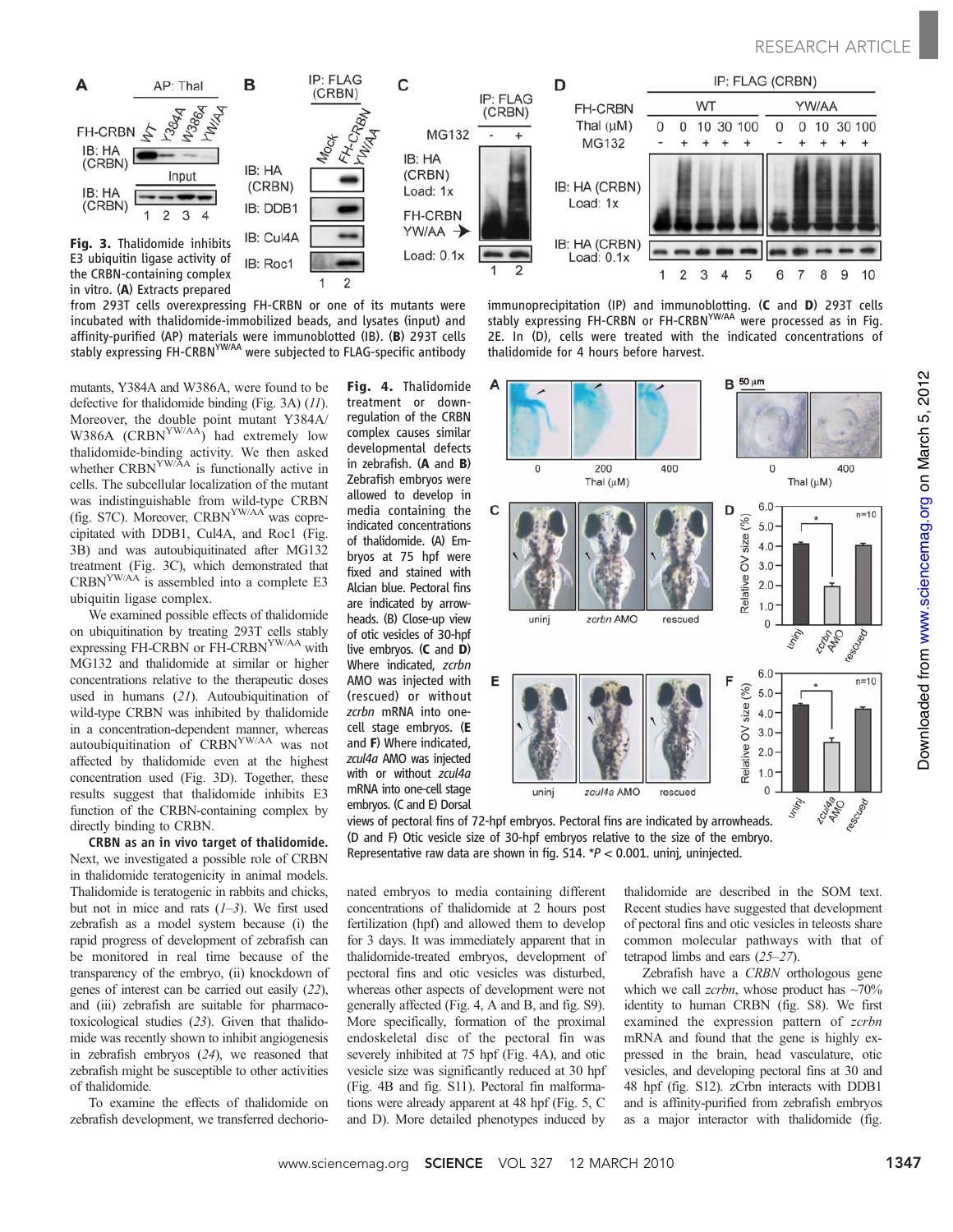

Fig. 5. Expression of a drug binding–deficient form of CRBN suppresses thalidomide-induced teratogenicity in zebrafish. After injection of zcrbn or zcrbn<sup>YW/AA</sup> mRNA, embryos were allowed to develop in the presence or absence of thalidomide. (A) Dorsal views of pectoral

fins of 72-hpf embryos. Fins are indicated by arrowheads. (B) Otic vesicle size of 30-hpf embryos relative to the size of the embryo. \*P < 0.001. (C and D) Embryos at 48 hpf were subjected to hybridization with antisense probes for faf8a or shh. Close-up views of fin buds are shown. uninj, uninjected.

zcrbn<br>mRNA

uninj

S13), which suggests that the findings of our cell culture studies are valid in zebrafish. Hence, the function of zCrbn during early development was examined. Embryos injected with an antisense morpholino oligonucleotide (AMO) for zcrbn exhibited specific defects in fin and otic vesicle development (Fig. 4, C and D, and figs. S9 to S11 and S14), phenotypes similar to those of thalidomide-treated embryos. For example, the size of otic vesicles was reduced by half in the knockdown embryos (Fig. 4D). These defects were rescued by coinjection of zcrbn mRNA (Fig. 4, C and D, and figs. S9 to S11 and S14).

The above findings suggested an interesting possibility that thalidomide exerts teratogenic effects by inhibiting zCrbn function. If so, its teratogenic effects might be reversed by overexpression of a functionally active, thalidomide binding–defective form of zCrbn. To test this idea, we used zCrbn carrying Y374A and W376A mutations, which correspond to Y384A and W386A mutations in human CRBN. zCrbn<sup>YW/AA</sup> had extremely low thalidomidebinding activity (fig. S13C). In the absence of thalidomide, overexpression of zCrbn or zCrbn<sup>YW/AA</sup> had no discernible effect on fin and otic vesicle development (Fig. 5 and figs. S9 to S11). As we have already seen in Fig. 4, thalidomide treatment significantly reduced otic vesicle size  $(P <$ 0.001, Mann-Whitney U test) (Fig. 5B and fig. S11). Thalidomide treatment of embryos overexpressing wild-type zCrbn similarly reduced otic vesicle size ( $P < 0.001$ ). However, thalidomide treatment of embryos overexpressing zCrbn<sup>YW/AA</sup> did not affect otic vesicle size significantly ( $P = 0.59$ ). Thalidomide-induced pectoral fin malformations were also rescued by overexpression of zCrbn<sup>YW/AA</sup> (Fig. 5A and fig. S10), which demonstrated that thalidomide exerts teratogenic effects by binding to CRBN and inhibiting its function.

Molecular mechanism of thalidomide teratogenicity. As the connection between thalidomide and CRBN was established, we then examined whether the CRBN-containing E3 complex is involved in thalidomide teratogenicity, by downregulating the zebrafish homolog of Cul4A (zCul4a). zcul4a mRNA is abundantly expressed in the brain and pectoral fins (fig. S12). As expected, microinjection of AMO for zcul4a caused similar defects in otic vesicles and pectoral fins, and these phenotypes were rescued by coinjection of zcul4a mRNA (Fig. 4, E and F, and figs. S9 to S11 and S14). Nevertheless, phenotypic similarities between zCrbn and zCul4A knockdown embryos may be just coincidental. To rule out this possibility, we examined the importance of the physical interaction between CRBN and DDB1 in vivo, by using zCrbn<sup>∆Mid YW/AA</sup>. As expected, DDB1 and thalidomide did not bind to this mutant, and thalidomide-induced developmental defects were not rescued by its overexpression (fig. S15). These results suggest that the CRBN-containing E3 ubiquitin ligase complex plays a crucial role in fin and otic vesicle development and is a target of thalidomide.

To obtain a clue to the pathway(s) downstream of thalidomide and CRBN, we examined expression of key signaling molecules during pectoral fin development. Sonic hedgehog (Shh) is expressed in the zone of polarizing activity (ZPA) and is responsible for anteroposterior patterning of limbs (28), whereas fibroblast growth factor (fgf) 8 is expressed in the apical ectodermal ridge (AER) of limbs and is responsible for limb outgrowth along the proximodistal axis (29, 30). In thalidomide-treated 48-hpf embryos,  $fg f 8a$ expression in the AER was severely reduced or absent (Fig. 5C), whereas shh expression in the ZPA was affected negligibly (Fig. 5D). In addition,  $fgf8a$  expression was restored by injection of zcrbn<sup>YW/AA</sup> mRNA (Fig. 5C). Knockdown of zCrbn or zCul4a also resulted in a reduction of fg f8a expression in the AER, whereas it had little effect on shh expression in the ZPA (fig. S14). Thus, an inhibitor of fgf8 production is a possible downstream target of thalidomide and the CRBN-containing E3 complex.

WT

YW/AA

Conserved role for CRBN in zebrafish and chicks. Finally, in order to validate our findings, we used chicks, well-established model organisms for studying thalidomide teratogenicity. As reported previously (12, 31), exposure to thalidomide resulted in the complete absence of a forelimb at a high incidence (Fig. 6A and fig. S16). Overexpression of human CRBN<sup>YW/AA</sup>, but not wild-type CRBN, in the forelimb field remarkably reduced thalidomide sensitivity (Fig. 6A and fig. S16). Expression of  $f g f 8$  and  $f g f 10$  was then examined. Fgf10 is also an important regulator of proximodistal limb patterning and is normally expressed in the mesoderm beneath the AER (Fig. 6B). Thalidomide down-regulated  $fgf10$  expression in the mesoderm and, perhaps to a lesser extent,  $f g f 8$  expression in the AER, and their expression was restored by overexpression of CRBN<sup>YW/AA</sup> (Fig. 6B). These results, together with the finding that chick CRBN binds to thalidomide and DDB1 (fig. S17), suggest that the developmental role of CRBN is conserved in fins and limbs.

Discussion. The mechanism of action of thalidomide appears to be multifaceted, but is not fully understood. The immunomodulatory and antiangiogenic activities of thalidomide have been proposed to be partly responsible for its teratogenic activity, as well as its therapeutic value in the treatment of leprosy and multiple myeloma (2, 3, 6, 7). In this respect, thalidomide is known to inhibit the production of some cytokines such as tumor necrosis factor- $\alpha$  and vascular endothelial growth factor (32, 33). Thalidomide is also capable of inducing apoptosis and producing reactive oxygen species (3, 4). Despite such accumulating data, little is known about direct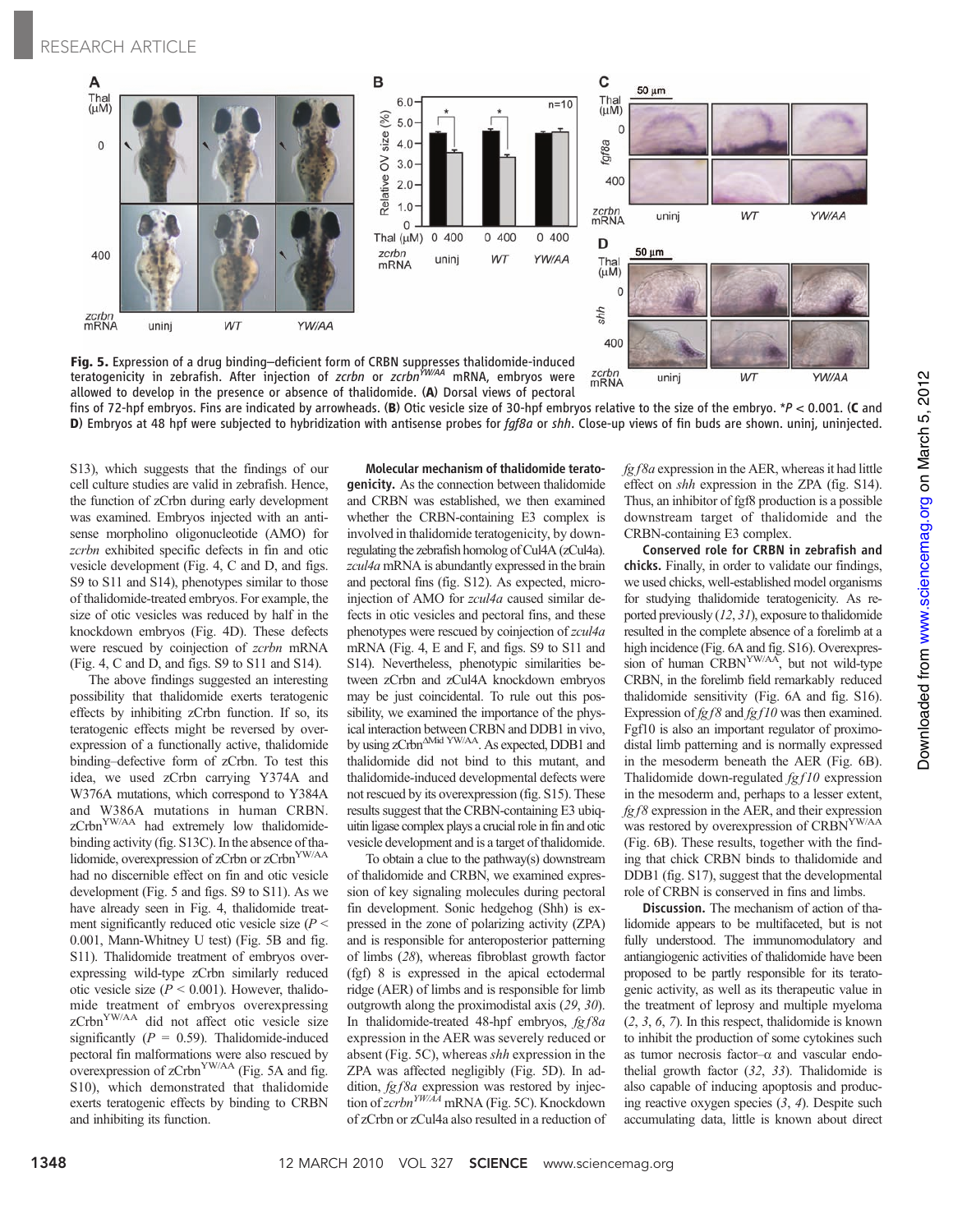

Fig. 6. Expression of a drug binding-deficient form of CRBN suppresses thalidomide-induced limb malformations in chicks. FH-CRBN and EGFP were electroporated as indicated into the forelimb field of stage 14 embryos. Thalidomide (+) or vehicle (-) was then directly applied onto one of the forelimb buds, and embryos were analyzed at stage 36. (A) Skeletal cartilages stained with Victoria blue. A, anterior; Pos, posterior; Pro, proximal; D, distal. Scale bar, 1 mm. (B) Expression of fgf8 and fgf10 visualized by in situ hybridization. EGFP marks area of electroporation.

molecular targets of thalidomide. Here we provided several lines of evidence that CRBN is a primary target of thalidomide teratogenicity. Because overexpression of the thalidomide-insensitive form of CRBN rescued the effects of thalidomide largely, if not entirely, in zebrafish and chicks, CRBN is thought to play an important role as an upstream mediator of thalidomide action at least in these species. Whereas CRBN is ubiquitously expressed in humans, thalidomide exerts tissuespecific effects. Evidently, CRBN is necessary, but not sufficient, for thalidomide teratogenicity, and downstream components are likely to contribute to the tissue-specific effects of thalidomide (see SOM text).

The finding that fgf8 is a downstream target of thalidomide and CRBN fits well with a previous report, in which a similar effect of thalidomide on  $fg f 8$  expression was described in rabbits, another sensitive species (34). In developing chick limb buds, thalidomide was shown to up-regulate expression of a subset of bone morphogenetic protein (BMP) family genes and to induce apoptosis (12). Coincidentally, mouse BMPs were shown to inhibit  $fg f8$  expression and to induce apoptosis in the AER (35). Thus, CRBN appears to be a missing link between thalidomide and these key developmental regulators.

However, this study does not rule out other mechanisms of thalidomide action, particularly in mammals. Thalidomide-induced oxidative stress is thought to occur through the direct formation of reactive oxygen species (4) and is therefore clearly a CRBN-independent process. Second, a recent study suggested antiangiogenic activity of thalidomide as a primary cause of chick limb malformations, demonstrating that thalidomideinduced inhibition of vasculogenesis precedes inhibition of  $fgf8$  expression and cell death in limb buds (31). By contrast, our data suggest that, in zebrafish, inhibition of vasculogenesis follows thalidomide-induced morphological and transcriptional changes in pectoral fin buds (fig. S18 and SOM text), which implies that the sequence of events induced by thalidomide is different in these organisms. These observations are concordant with the common view of species differences in thalidomide action (see SOM for further discussion on the species differences). Another point to consider is the fact that thalidomide is rapidly hydrolyzed or metabolized to more than a dozen products in vitro and in vivo (2, 21, 36). Thalidomide and its products may have the same or different molecular target(s) (see SOM text).

Our findings suggest that thalidomide exerts teratogenic effects, at least in part, by binding to CRBN and inhibiting the associated ubiquitin ligase activity (fig. S19). We speculate that control of ubiquitin-dependent proteolysis by thalidomide and CRBN leads to abnormal regulation of the BMP and fgf8 signaling pathways and of developmental programs that require their normal functions. Incidentally, many E3 ubiquitin ligases are known to target developmental and/or transcriptional regulators and to control developmental programs (37, 38). There are, however, a number of unanswered questions, such as: What are the substrates of CRBN E3 ubiquitin ligase? How does thalidomide inhibit the ubiquitination of CRBN in the ligase complex? How might this pathway be interconnected to the other pathways targeted by thalidomide? These issues need to be addressed to fully appreciate the model. Last, but not least, because thalidomide is now used for the treatment of multiple myeloma and leprosy, identification of its direct target may allow rational design of more effective thalidomide derivatives without teratogenic activity (see SOM text).

#### References and Notes

- 1. M. T. Miller, K. Strömland, Teratology 60, 306 (1999).
- 2. M. Melchert, A. List, Int. J. Biochem. Cell Biol. 39, 1489 (2007).
- 3. J. Knobloch, U. Rüther, Cell Cycle 7, 1121 (2008).
- 4. T. Parman, M. J. Wiley, P. G. Wells, Nat. Med. 5, 582 (1999).



- Downloaded from www.sciencemag.org on March 5, 2012 on March 5, 2012 www.sciencemag.org Downloaded from
- 5. R. J. D'Amato, M. S. Loughnan, E. Flynn, J. Folkman,
- Proc. Natl. Acad. Sci. U.S.A. 91, 4082 (1994).
- 6. J. Sheskin, Clin. Pharmacol. Ther. 6, 303 (1965).
- 7. S. Singhal et al., N. Engl. J. Med. 341, 1565 (1999).
- 8. J. B. Zeldis, B. A. Williams, S. D. Thomas, M. E. Elsayed, Clin. Ther. 21, 319 (1999).
- 9. S. Sakamoto, Y. Kabe, M. Hatakeyama, Y. Yamaguchi, H. Handa, Chem. Rec. 9, 66 (2009).
- 10. Materials and methods and additional text are available as supporting information on Science Online.
- 11. Single-letter abbreviations for the amino acid residues used in this research article are as follows: A, Ala; C, Cys; D, Asp; E, Glu; F, Phe; G, Gly; H, His; I, Ile; K, Lys; L, Leu; M, Met; N, Asn; P, Pro; Q, Gln; R, Arg; S, Ser; T, Thr; V, Val; W, Trp; and Y, Tyr.
- 12. J. Knobloch, J. D. Shaughnessy Jr., U. Rüther, FASEB J. 21, 1410 (2007).
- 13. J. J. Higgins, J. Pucilowska, R. Q. Lombardi, J. P. Rooney, Neurology 63, 1927 (2004).
- 14. S. Angers et al., Nature 443, 590 (2006).
- 15. R. Groisman et al., Cell 113, 357 (2003).
- 16. F. Ohtake et al., Nature 446, 562 (2007).
- 17. C. M. Pickart, Cell 116, 181 (2004).
- 18. M. D. Petroski, R. J. Deshaies, Nat. Rev. Mol. Cell Biol. 6, 9 (2005).
- 19. K. Sugasawa et al., Cell 121, 387 (2005).
- 20. J. Jin, E. E. Arias, J. Chen, J. W. Harper, J. C. Walter, Mol. Cell 23, 709 (2006).
- 21. M. E. Franks, G. R. Macpherson, W. D. Figg, Lancet 363, 1802 (2004).
- 22. A. Nasevicius, S. C. Ekker, Nat. Genet. 26, 216 (2000).
- 23. M. B. Veldman, S. Lin, Pediatr. Res. 64, 470 (2008).
- 24. T. Yabu et al., Blood 106, 125 (2005).
- 25. M. Tanaka et al., Nature 416, 527 (2002).
- 26. M. C. Davis, R. D. Dahn, N. H. Shubin, Nature 447, 473 (2007).
- 27. A. Streit, *I. Anat.* **199**, 99 (2001).
- 28. R. D. Riddle, R. L. Johnson, E. Laufer, C. Tabin, Cell 75, 1401 (1993).
- 29. A. M. Moon, M. R. Capecchi, Nat. Genet. 26, 455 (2000).
- 30. M. Lewandoski, X. Sun, G. R. Martin, Nat. Genet. 26, 460 (2000).
- 31. C. Therapontos, L. Erskine, E. R. Gardner, W. D. Figg, N. Vargesson, Proc. Natl. Acad. Sci. U.S.A. 106, 8573 (2009).
- 32. A. L. Moreira et al., J. Exp. Med. 177, 1675 (1993).
- 33. D. Gupta et al., Leukemia 15, 1950 (2001).
- 34. J. M. Hansen, S. G. Gong, M. Philbert, C. Harris, Dev. Dyn. 225, 186 (2002).
- 35. S. Pajni-Underwood, C. P. Wilson, C. Elder, Y. Mishina, M. Lewandoski, Development 134, 2359 (2007).
- 36. F. Chung et al., Clin. Cancer Res. 10, 5949 (2004).